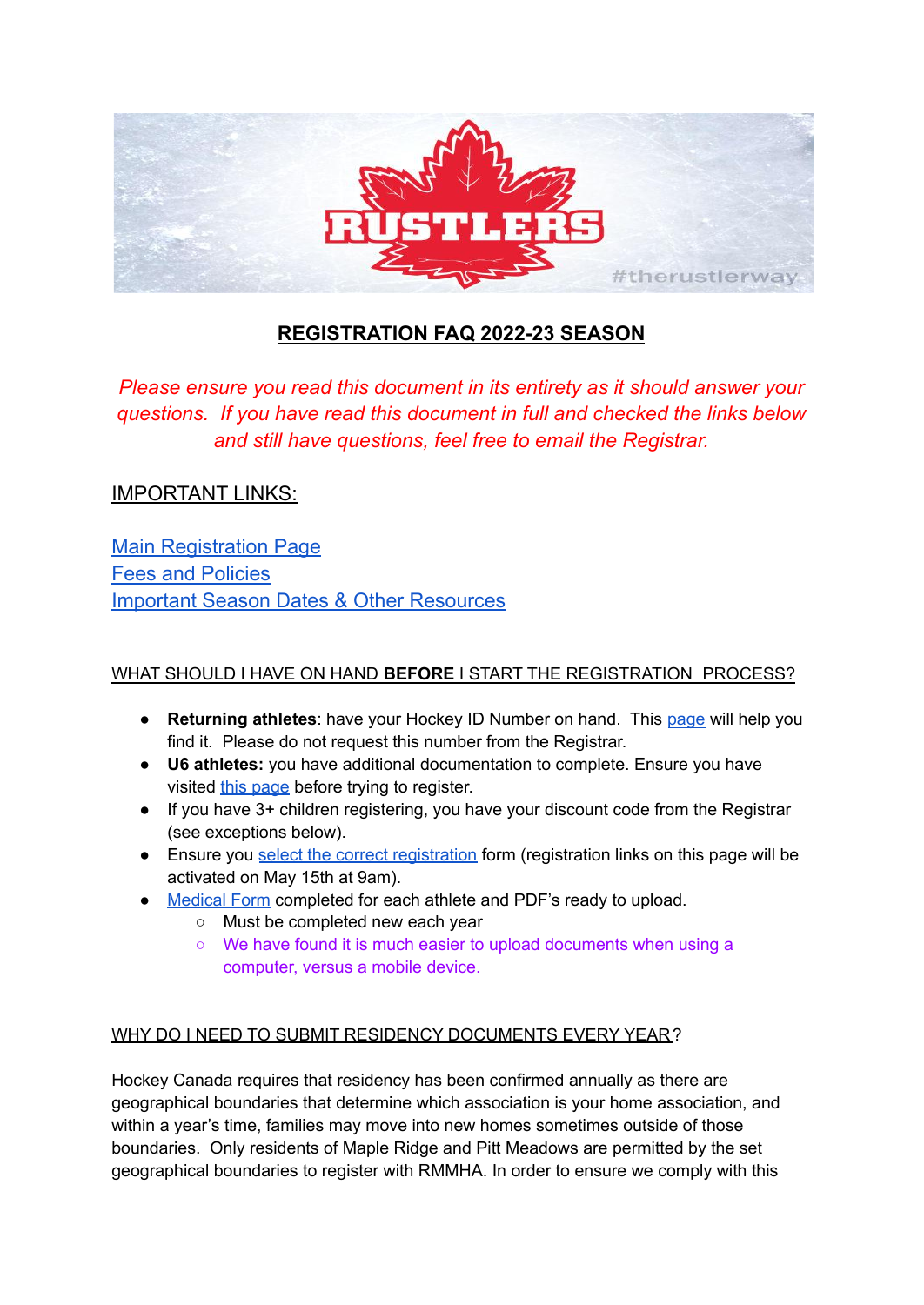requirement, residency documentation must be provided to check for any changes in your athlete's primary residence from year to year. *For the 2022-23 season, residency documents will be checked in person at your athlete's first evaluation session. THEY WILL NOT BE UPLOADED TO TEAMSNAP.*

## *Athletes who cannot prove residency will not be permitted on the ice.*

For proofs of residency, please provide two of the following:

BC DL or BC ID **AND**;

ONE OF: Hydro Bill Cable/Satellite Bill Gas Bill Utility Bill Property Tax Bill Full rental agreement GST statement, income tax assessment, child tax credit

- All proofs of address must be no older than 2 months. Bills must show the entire full page bill, including name and address.
- We cannot accept telephone/cellular bills, bank or credit card statements as acceptable proofs of address.
- Car insurance plus Driver's Licence is considered to be ONE proof.

## $\sum_{n=1}^{\infty}$  U6 athletes do not have to bring proofs to their first check-in as they have been checked for this season already during pre-registration.

#### DO I HAVE TO SUBMIT THE MEDICAL FORM AGAIN?

Yes, you must submit it each year as the document moves with your athlete and is eventually accessed by your HCSP when placed on a team. Also, submitting the medical form with registration means that Division Managers and the Evaluation Teams will have this information in the event of emergency during 'A', 'C' or 'H' evaluations before teams have been formed. This form is required for each athlete and the registration will not proceed until it has been uploaded.

- The [link](https://form.jotform.com/221036381687256) can be clicked directly from the instructions area in the Forms section of the registration form. It will open a new window.
- IT IS BEST COMPLETED USING A LAPTOP/DESKTOP
- When you complete the form, you can either download the PDF from the "thank you for submitting" screen (be patient while it downloads - can take a few seconds) **OR** download a copy of the PDF from the submission confirmation email you will receive.
- Upload this PDF to the TS registration under Medical Form.
- Remember to click "DONE" on the right side of the form.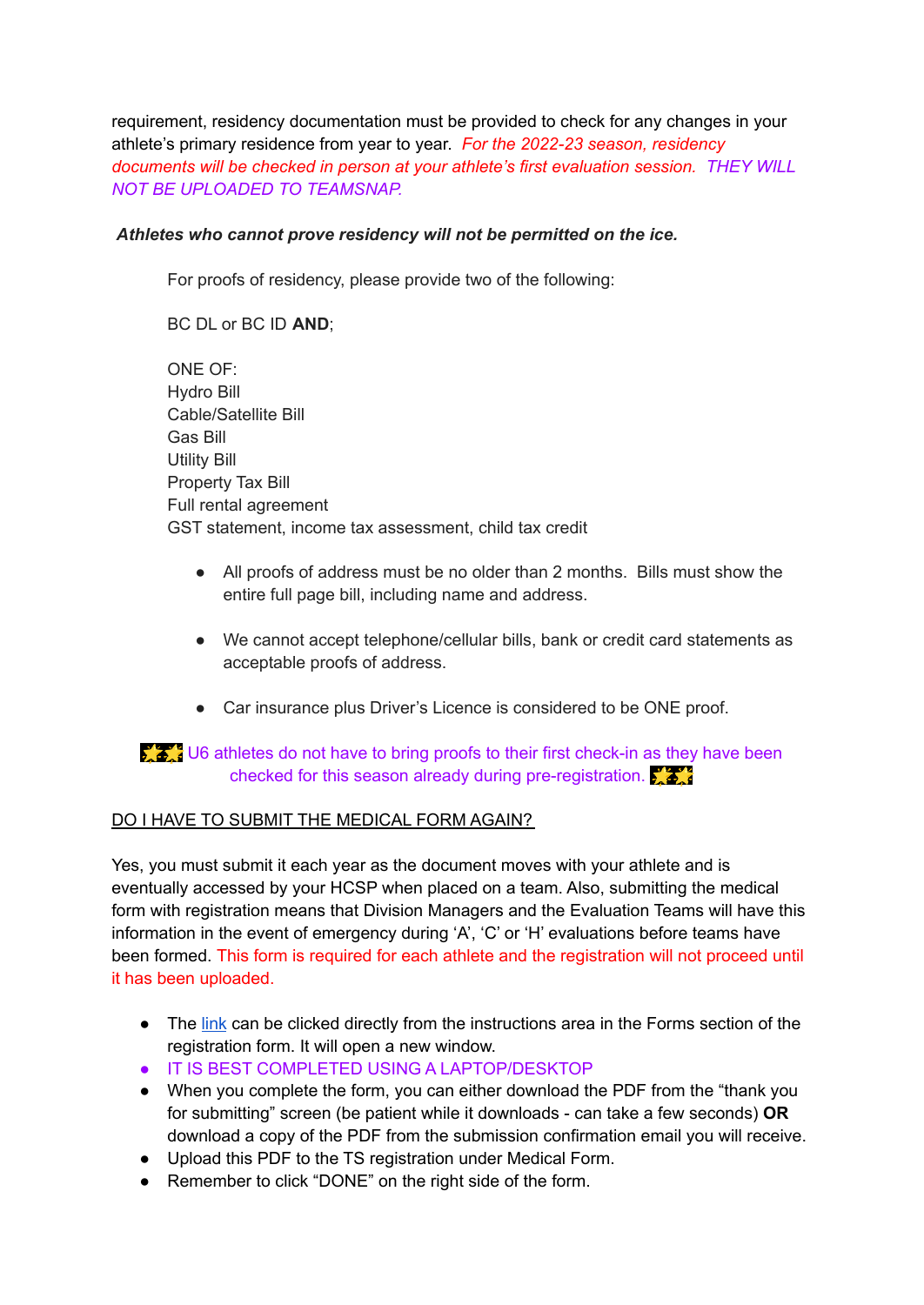- The form must be completed for EACH athlete.
- You can fill out this form any time and upload the PDF to the registration. Click this [link](https://form.jotform.com/221036381687256).

## WHEN DO I SUBMIT MY JERSEY AND VOLUNTEER DEPOSITS?

You will submit your jersey deposit and volunteering deposit at your first evaluation check-in (Training Camp for 'A' athletes, Evaluations for 'C' and 'H' athletes).

- Volunteering:
	- Made out to RMMHA
	- Dated April 1, 2023
	- Amount: \$150
	- Name of ELDEST/SOLE child in the memo section
	- One per FAMILY
- Jerseys:
	- Made out to RMMHA
	- Dated April 1, 2023
	- Amount \$200
	- [Name of child] Jersey Deposit in memo section
	- One per ATHLETE

## I HAVE 3 (OR MORE) KIDS REGISTERING, HOW DO I GET THE DISCOUNT?

*Before initiating the registration process on TeamSnap*, contact the [Registrar](https://form.jotform.com/211196153397055) for a UNIQUE discount code you will enter **once per registration**, in the discount code cell of the athlete with the **LOWEST fees**. Each code provided to families is unique, and the code can only be applied to one athlete. Choose the "3+ Child Discount Request" subject in the contact form to get a code.

*EXCEPTION: If any of the athletes are trying out for an elite program, this code will not be provided unless the athlete(s) trying out for the elite program is released back to RMMHA for the season. Registration fees owing, and 3+ children discounts, will be calculated at that time.*

#### THERE ARE NEW QUESTIONS IN THE REGISTRATION FORM. WHAT'S THAT ABOUT?

As of the 2022-23 season, Hockey Canada now requires information on the demographics of its members (ethnicity and indigenous identity). The inclusion of these fields is built into the TeamSnap Hockey Canada registration template.

## I WANT TO MAKE OFFLINE PAYMENTS FROM MY BANK ACCOUNT. HOW DO I DO THAT?

RMMHA now offers options to pay from your bank account via Google or Apple Pay. Please see this >>[>page<](https://www.ridgemeadowshockey.com/google-or-apple-pay/)<< for more information. **Please note:**

*●* Playpay has been discontinued.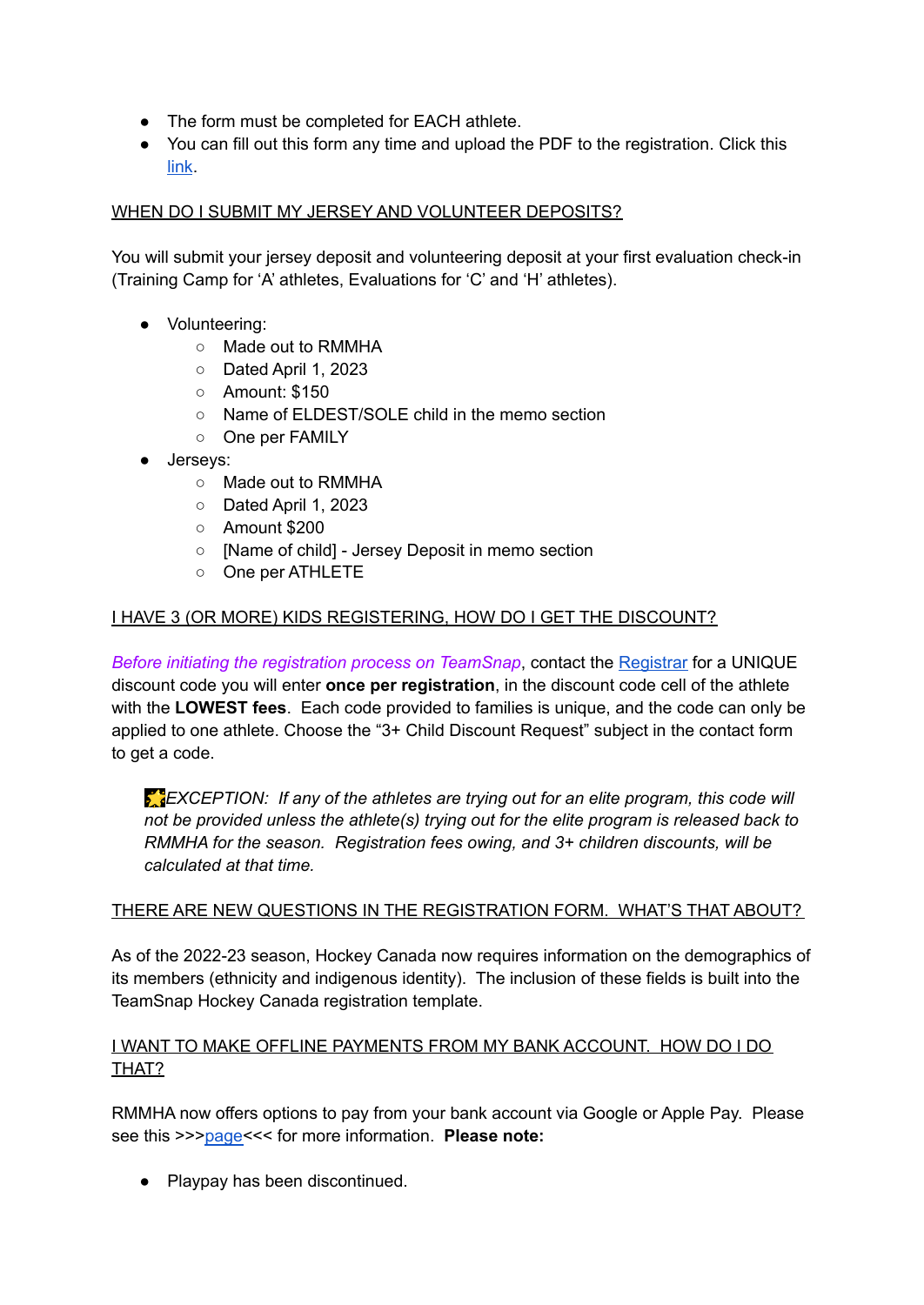- *●* **The same processing fees as charged in Teamsnap will apply to using Google or Apple Pay**.
- The processing fees have been added to the base price of each registration fee in the payment links.
- IMPORTANT: If you choose to "pay offline", and then decide you want to pay by credit card, installments CANNOT be turned on once the TeamSnap checkout has been completed.

## MY CHILD IS TRYING OUT FOR AN ELITE PROGRAM. DO I NEED TO REGISTER WITH RMMHA AS WELL?

Yes. Some divisions will fill up in both A and C and this reserves your athlete's spot should they wish to return prior to the start of evaluations. In order for RMMHA to account for your child in the registration numbers as there are limited roster positions available, and in the event of release from the other program, your child must be registered with RMMHA as well. There is a \$50 fee associated with this called a "Provisional Fee" that covers the extra administration of this type of registration. *As of the 2022-23 season, you will register in a separate form, and this fee will be required annually and is non-refundable in the event of signings OR releases.*

## MY CHILD IS TRYING OUT FOR AN ELITE PROGRAM, DO I NEED TO PAY MY REGISTRATION FEES?

No. Registration fees are not required in the Provisional Registration Form. Registration fees will be due upon release back to RMMHA before your athlete can hit the ice.

## MY CHILD IS TRYING OUT FOR AN ELITE PROGRAM, DO I NEED TO PAY MY TRAINING CAMP (AKA 'A' EVALUATION) FEES?

Yes, you need to pay the Training Camp fee as it is assumed you will want to join those if your athlete returns to RMMHA and we will need to ensure they are accounted for in our budget and ice allocations. *The Training Camp fee in a Provisional Registration MUST be paid IN FULL. Instalment and pay offline options will not be offered.*

## MY CHILD WAS SIGNED TO AN ELITE PROGRAM AND WILL NOT PARTICIPATE IN THE RMMHA TRAINING CAMP - WILL I GET A REFUND OF THE PROVISIONAL FEE AND/OR TRAINING CAMP FEE?

You will get a refund of the Training Camp fee but NOT the Provisional Fee.

## MY CHILD WAS RELEASED BACK TO RMMHA AFTER TRYING OUT FOR AN ELITE PROGRAM - WILL THE PROVISIONAL FEE BE APPLIED TO MY REGISTRATION FEES?

Yes, the provisional fee will be applied to your regular registration fee in the event your athlete is released back to and registered with RMMHA. You will need to complete a regular registration, and request a \$50 refund from the Registrar on the regular registration. There is no need to add the Training Camp fee on the regular registration as you have already paid it in the provisional registration.